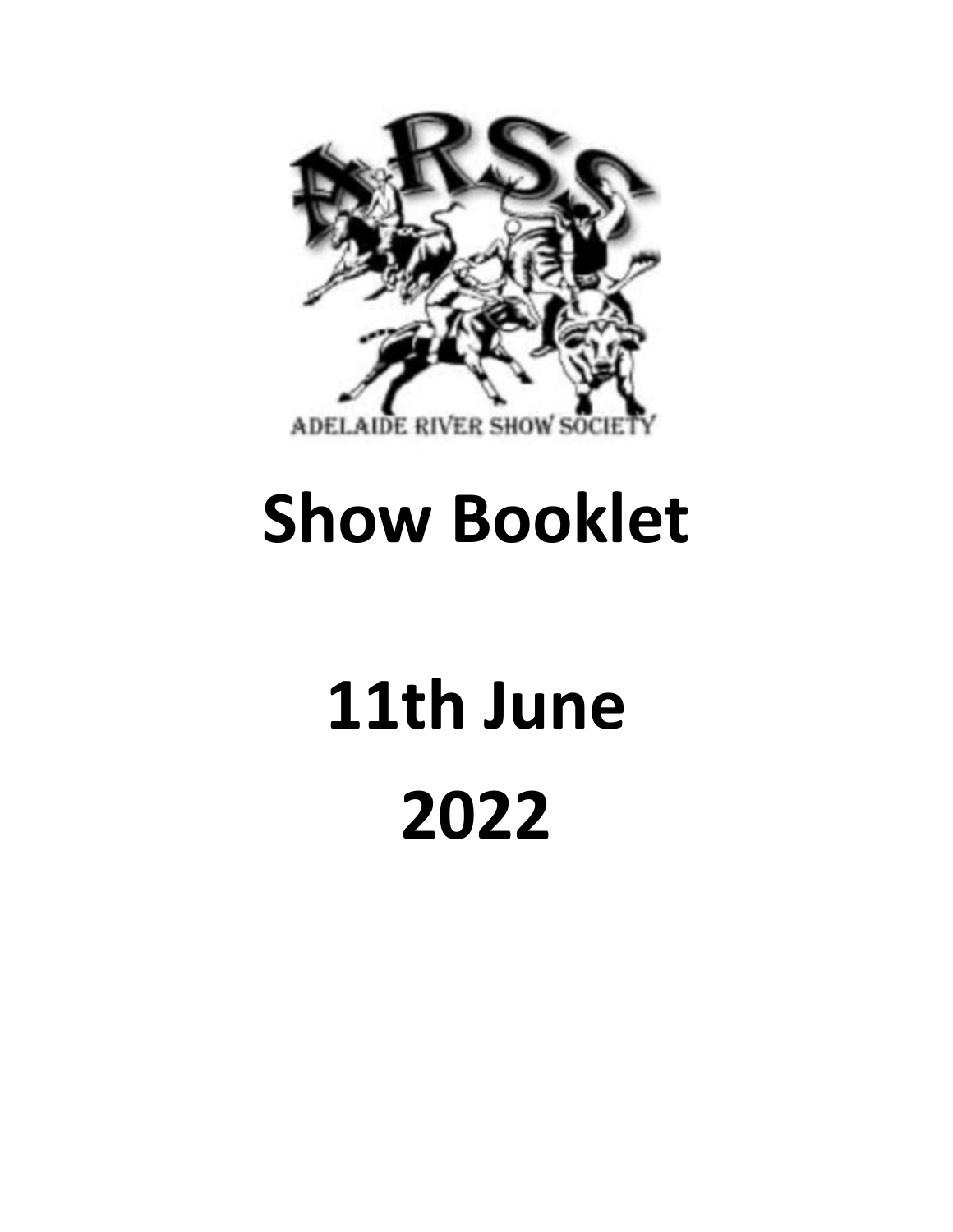### **The Adelaide River Show Society Pavilion gratefully acknowledges and thanks ALL Sponsors and Volunteers.**

### **AWARDS**

| <b>Best Exhibit - OPEN ART</b>               | \$25.00 |
|----------------------------------------------|---------|
| <b>Best Exhibit - JUNIOR ART</b>             | \$25.00 |
| <b>Best Exhibit - OPEN CRAFT</b>             | \$25.00 |
| <b>Best Exhibit - JUNIOR CRAFT</b>           | \$25.00 |
| <b>Best Exhibit - OPEN COOKING</b>           | \$25.00 |
| <b>Best Exhibit - JUNIOR COOKING</b>         | \$25.00 |
| <b>Best Exhibit – OPEN PHOTOGRAPHY</b>       | \$25.00 |
| <b>Best Exhibit - JUNIOR PHOTOGRAPHY</b>     | \$25.00 |
| <b>Best Exhibit - OPEN HORTICULTURE</b>      | Plants  |
| <b>Best Exhibit - JUNIOR HORTICULTURE</b>    | \$25.00 |
| <b>Best Exhibit - AGRICULTURE &amp; FARM</b> | \$25.00 |
| <b>PRODUCE</b>                               |         |
| <b>Best Exhibit - BEVERAGES</b>              | \$25.00 |
| <b>People's Choice Award</b>                 | \$50.00 |
| <b>People's Lucky Door Prize</b>             | \$50.00 |

### **JUNIOR**

| <b>Highest Aggregate 4 years and under</b> | \$25.00 |
|--------------------------------------------|---------|
| <b>Highest Aggregate 5-6 years</b>         | \$25.00 |
| <b>Highest Aggregate 7-9 years</b>         | \$25.00 |
| <b>Highest Aggregate 10-12 years</b>       | \$25.00 |
| <b>Highest Aggregate 13-17 years</b>       | \$25.00 |
| <b>Group Project</b>                       | \$25.00 |

### **ADULT**

| Ada Sargent Memorial Trophy - 'Keeper Trophy'                                                                                |  |  |  |
|------------------------------------------------------------------------------------------------------------------------------|--|--|--|
| Highest aggregate points in Section B (Craft) and C<br>(Cookery). The exhibitor must exhibit in both<br>sections to qualify. |  |  |  |
| ARSS Champion Trophy - 'Keeper Trophy'                                                                                       |  |  |  |
| Highest aggregate points in all adult sections. The<br>exhibitor must exhibit in at least 3 sections to                      |  |  |  |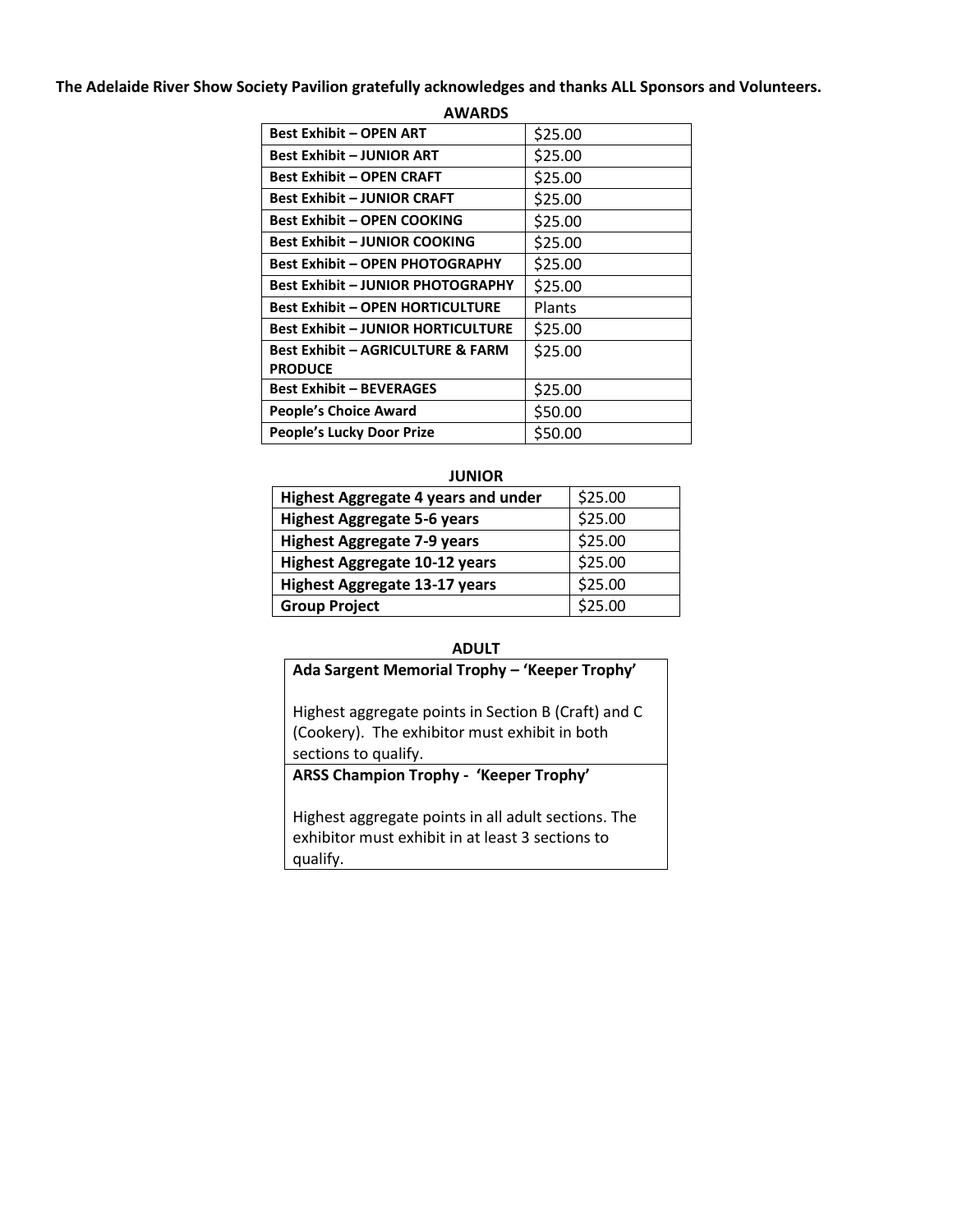### **PAVILION**

### **SHOW REGULATIONS AND CONDITIONS**

- All exhibitors must pay the normal admission fee.
- All persons exhibiting shall accept the decisions of the judges as final.
- All work shall be the work of the exhibitor. Agriculture entries shall be grown by the exhibitor, and horticultural exhibits shall have been the property of the exhibitor for at least 3 months prior to the show.
- If insufficient entries are received classes may be combined.
- Additional classes may be added.
- Exhibits must not have been entered in a previous Adelaide River Show.

### **DELIVERY**

- Exhibits must be delivered to the pavilion at the Adelaide River Show grounds.
- No late entries will be accepted (unless by prior arrangement)

### **Thursday, 9th June 2022 by 6.00 pm:**

Section A, AA, (Art), Section B, BB (Craft) (except floral art),

Section D, DD (Photography), Section E, EE (Horticulture), Section G (Home Brew)

### **Saturday 11 th June 2022 by 8:00 am:**

Section B, BB (Craft – **Floral Arrangement ONLY**), C, CC (Cookery), Section F (Agriculture)

• Exhibitors requiring help to get their exhibits to or from the show grounds need to contact a Pavilion Committee member to make arrangements **prior to Friday 10<sup>th</sup> June 2022**. The Committee accepts no responsibility for loss or damage to exhibits in transit. Contact details can be found at the back of this booklet.

The **Pavilion** will be open during the following times to accept exhibits:

- Wednesday  $8^{th}$  June 2022: 4:00pm 6:00pm
- Thursday 9<sup>th</sup> June 2022: 12:00pm  $-6:00$ pm
- $\bullet$  Friday 10<sup>th</sup> June 2022: 4:00pm 6:00pm
- Saturday  $11<sup>th</sup>$  June 2022: open 7:00 am  $-8:00$  am

### **The pavilion displays will be open on Saturday from 10:00am – 5:00pm and Sunday from 10:00am to collect exhibits.**

### **COLLECTION:**

- Prize money may be collected between 3:00pm and 5:00pm on Saturday  $11<sup>th</sup>$  June, 2022.
- Exhibits, cards and prizes may be collected after 10:00am on Sunday 12<sup>th</sup> June 2022.
- All prize money should be collected by the  $20<sup>th</sup>$  June 2022 or it will be forfeited.

### **EXHIBIT ENTRY FEES**

- **Open:** \$2.00 per exhibit or \$20.00 for all exhibits entered by an individual exhibitor. (GST included)
- **Junior (17 years and under):** \$1.00 per exhibit or \$10.00 for all exhibits entered by an individual exhibitor. (GST included).

### **PRIZES**

|                 | <b>Adults</b>           | Children               |
|-----------------|-------------------------|------------------------|
| 1 <sup>st</sup> | \$10.00 and certificate | \$5.00 and certificate |
| 2 <sub>nd</sub> | \$5.00 and certificate  | \$3.00 and certificate |
| <b>3rd</b>      | \$3.00 and certificate  | \$2.00 and certificate |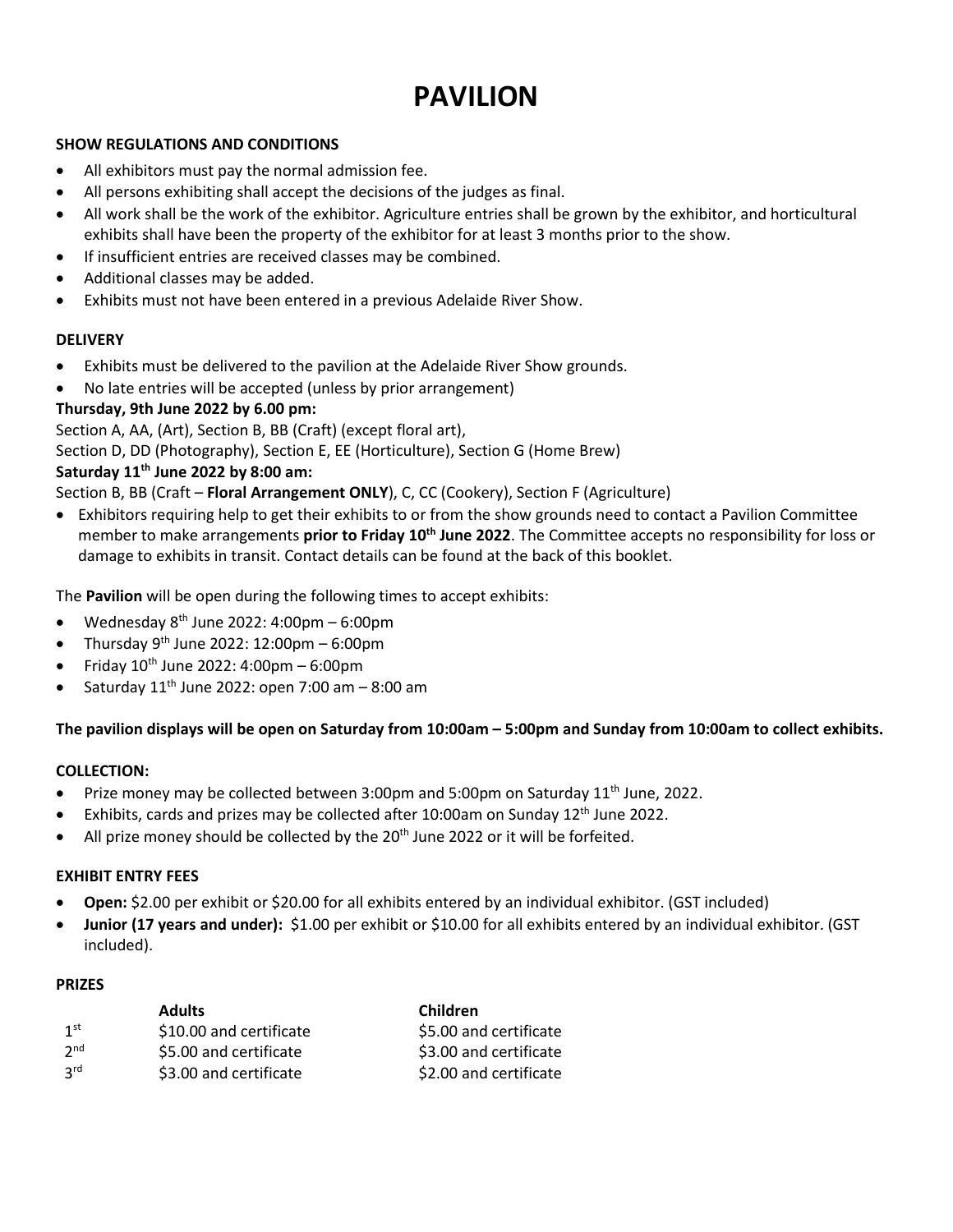### **SECTION A - ART**

### **IMPORTANT INFORMATION**

- Entries close **Thursday 9 th June, 2022 at 6:00pm.** No late entries will be accepted (unless by prior arrangement).
- All exhibits must have exhibitors name, address and contact phone number printed on the back. All work must be the work of the exhibitor.

### **Open Art – Section A**

1 Painting

2 Drawing

### **Junior Art – Section AA**

### **IMPORTANT INFORMATION**

- Age limits will be taken as **age on June 1st 2022.**
- Name, age, section, class and the school name must be printed on the back of each entry.
- Art work must be either prepared with a hook for hanging or mounted on paper, *not cardboard*, and presented so that the stewards may pin the exhibit through the four corners for display purposes.

### **Ages 4 and under Ages 5 – 6 years**

- 3 Painting 2008 12 Painting 2008 12:00 12:00 12:00 12:00 12:00 12:00 12:00 12:00 12:00 12:00 12:00 12:00 12:00
- 4 Drawing 2008 and 2009 and 2008 and 2009 and 2010 and 2010 and 2010 and 2010 and 2010 and 2010 and 2010 and 2010 and 2010 and 2010 and 2010 and 2010 and 2010 and 2010 and 2010 and 2010 and 2010 and 2010 and 2010 and 2010
- 5 Printmaking 19 Printmaking 19 Printmaking
- 6 Collage 10 Collage

- 
- 12 Drawing 16 Drawing 16 Drawing
- 13 Printmaking 17 Printmaking
- 14 Collage 18 Collage

19 Any medium 20 Group project

### **Ages 7 – 9 Ages 10 – 12 years**

- 11 Painting 15 Painting 15 Painting
	-
	-
	-

### **Ages 13 – 17 Age Groups Primary / Secondary**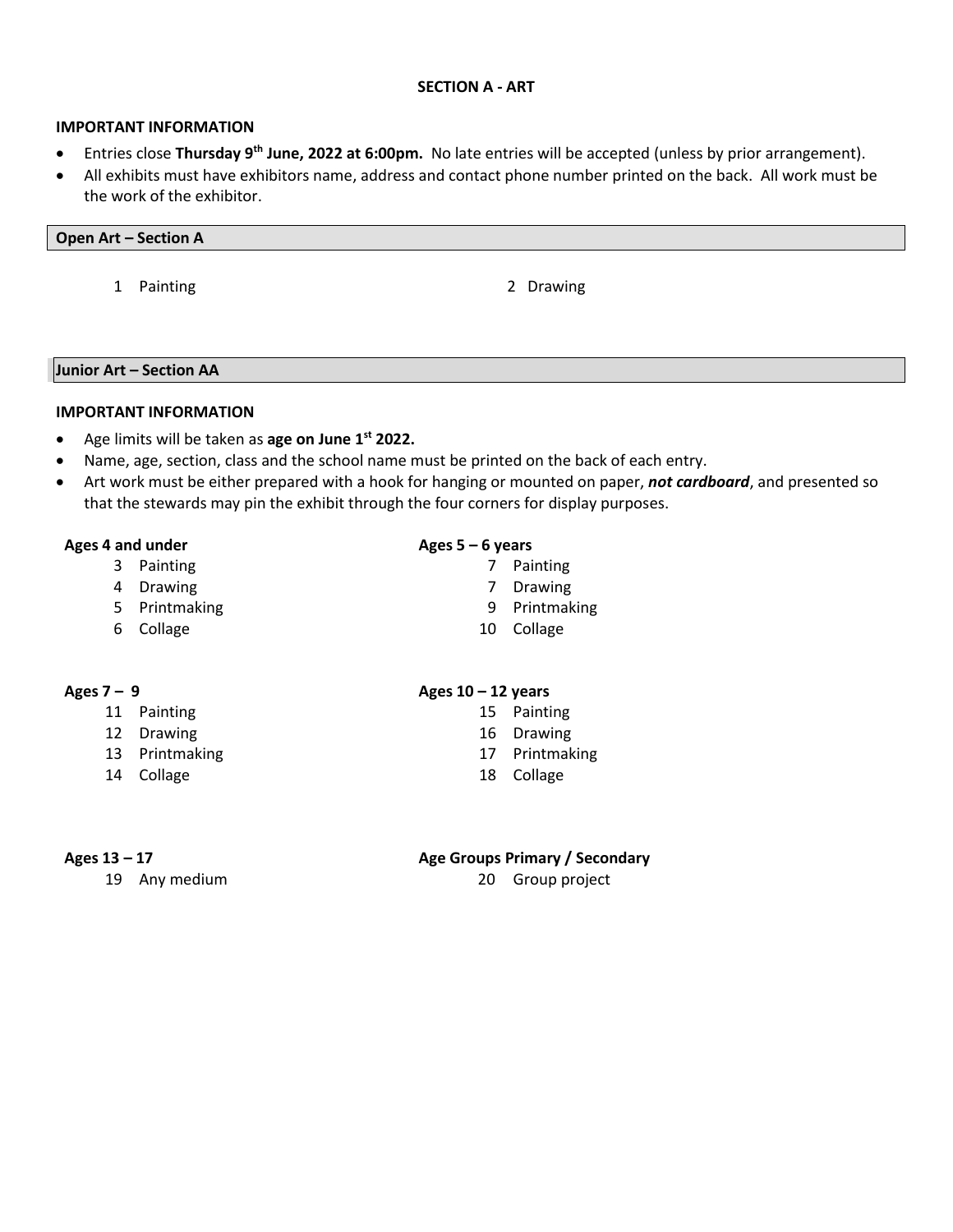### **SECTION B - CRAFT**

### **IMPORTANT INFORMATION:**

- Entries close **Thursday 9 th June, 2022 at 6:00pm** (except floral art where the closing date is Saturday 11 th June, 2022 at 8:00am). No late entries will be accepted (unless by prior arrangement)
- **Ada Sargent Memorial Trophy** Highest aggregate points in Section B (Craft) and C (Cookery). The exhibitor must exhibit in both sections to qualify.
- **ARSS Champion Trophy**  Highest aggregate points in all adult sections. The exhibitor must exhibit in at least 3 sections to qualify.

### **Open – Section B**

- 
- 22 Crochet 29 Ceramics
- 
- 24 Knitted article 31 Quilted article
- 25 Machine made article 32 Any handcraft not listed
- 
- 27 Leather work

### **Junior Craft – Section BB**

### **IMPORTANT INFORMATION:**

- Age limits will be taken as **age on June 1st 2022.**
- Name, age, section, class and the school name must be printed on each entry.

### **4 years and under Ages 10 – 12yrs**

- 35 Recycled Art
- 36 Handwriting
- 37 Any Craft not listed

### **Ages 7 – 9yrs**

- 38 Recycled Art
- 39 Hand Writing
- 40 Any Craft not Listed

### **13yrs and over**

44 Any Craft not Listed

- 34 Any craft 41 Recycled Art
	- 42 Handwriting
- **Ages 5 – 6yrs** 43 Any Craft not listed
- 21 Hand embroidery 28 Woodwork/metalwork
	-
- 23 Tapestry 30 Card making
	-
	-
- 26 Soft craft article 33 Any arrangement of flowers/ foliage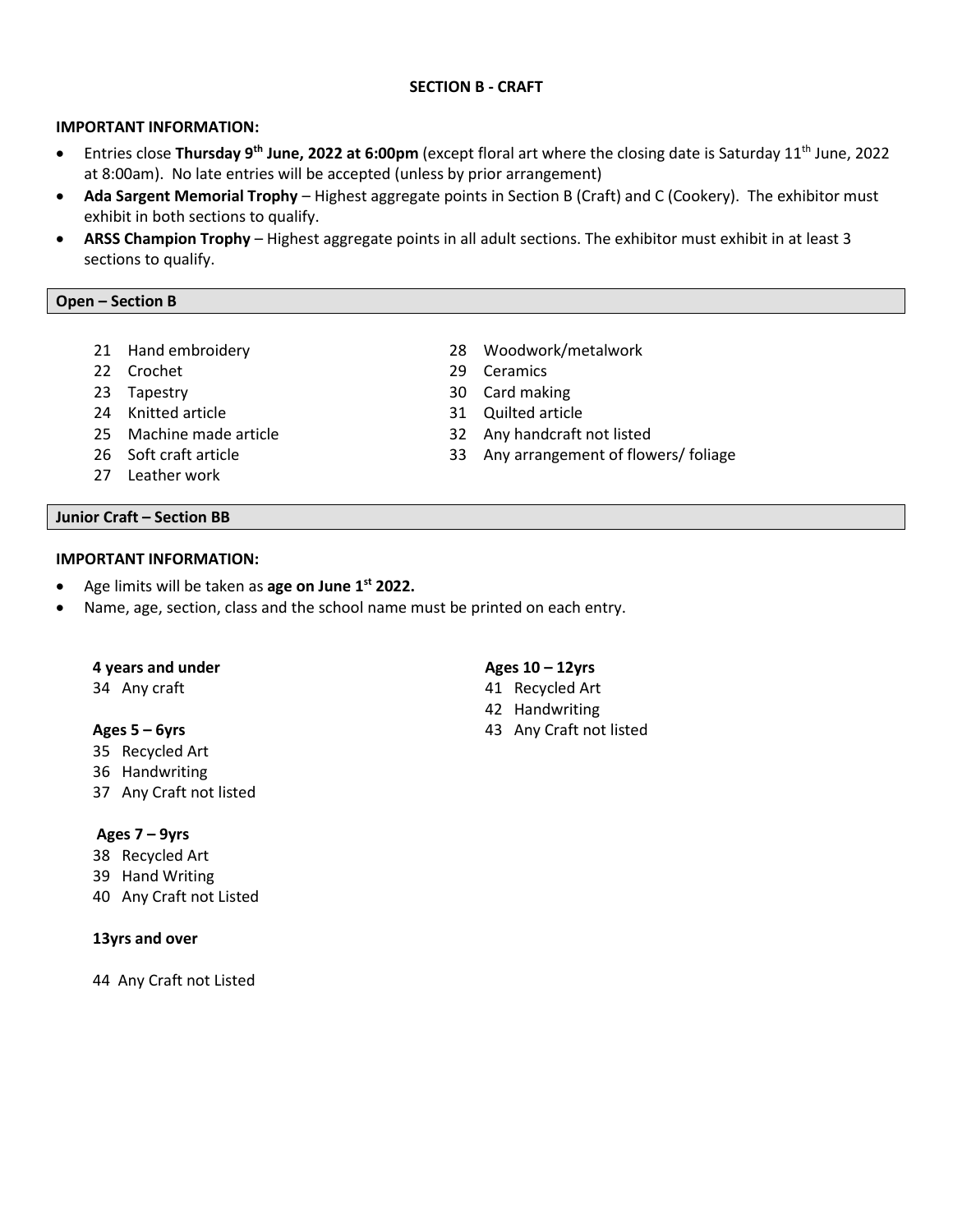### **SECTION C – COOKING**

### **IMPORTANT INFORMATION**

- Entries close **Saturday 11 th June, 2022 at 8:00 am**. No late entries will be accepted.
- **Ada Sargent Memorial Trophy** Highest aggregate points in Section B (Craft) and C (Cookery). The exhibitor must exhibit in both sections to qualify.
- **ARSS Champion Trophy**  Highest aggregate points in all adult sections. The exhibitor must exhibit in at least 3 sections to qualify.

### **SPECIAL REGULATIONS**

- Packet mixtures must not be used.
- Pastry must be home made.
- All paper must be removed from cakes.
- All cakes must be un-iced except where specified.
- Cake and biscuit varieties to be clearly named.
- Jams etc not to be re-potted, but must be in a clear jar.
- All exhibits on a plate must be displayed in a clear bag (oven bag or 'zip up' bag) not glad wrap.
- All exhibits must have essential entry details attached to the bottom of the plate.
- Age of child on Junior Cookery plate.

### **Open Cooking – Section C**

- 45 Biscuits- 6 named 53 Damper
- 46 Fruit cake 54 Confectionery
- 47 Chocolate cake 55 Decorated cake
- 48 Banana cake 56 Preserve
- 49 Any cake not listed 57 Pickle, chutney
- 
- 51 Bread 59 Sauce
- 52 Scones- plate of 6
- 
- 
- 
- 
- 
- 50 Muffins- plate of 6 58 Jam, jelly or marmalade
	-

### **Junior Cookery - Section CC**

### **IMPORTANT INFORMATION: See above.**

### **17 years and under**

- 60 6 Scones
- 61 6 Pikelets
- 62 6 Patty cakes –iced and decorated
- 63 6 biscuits
- 64 Any cake un-iced and named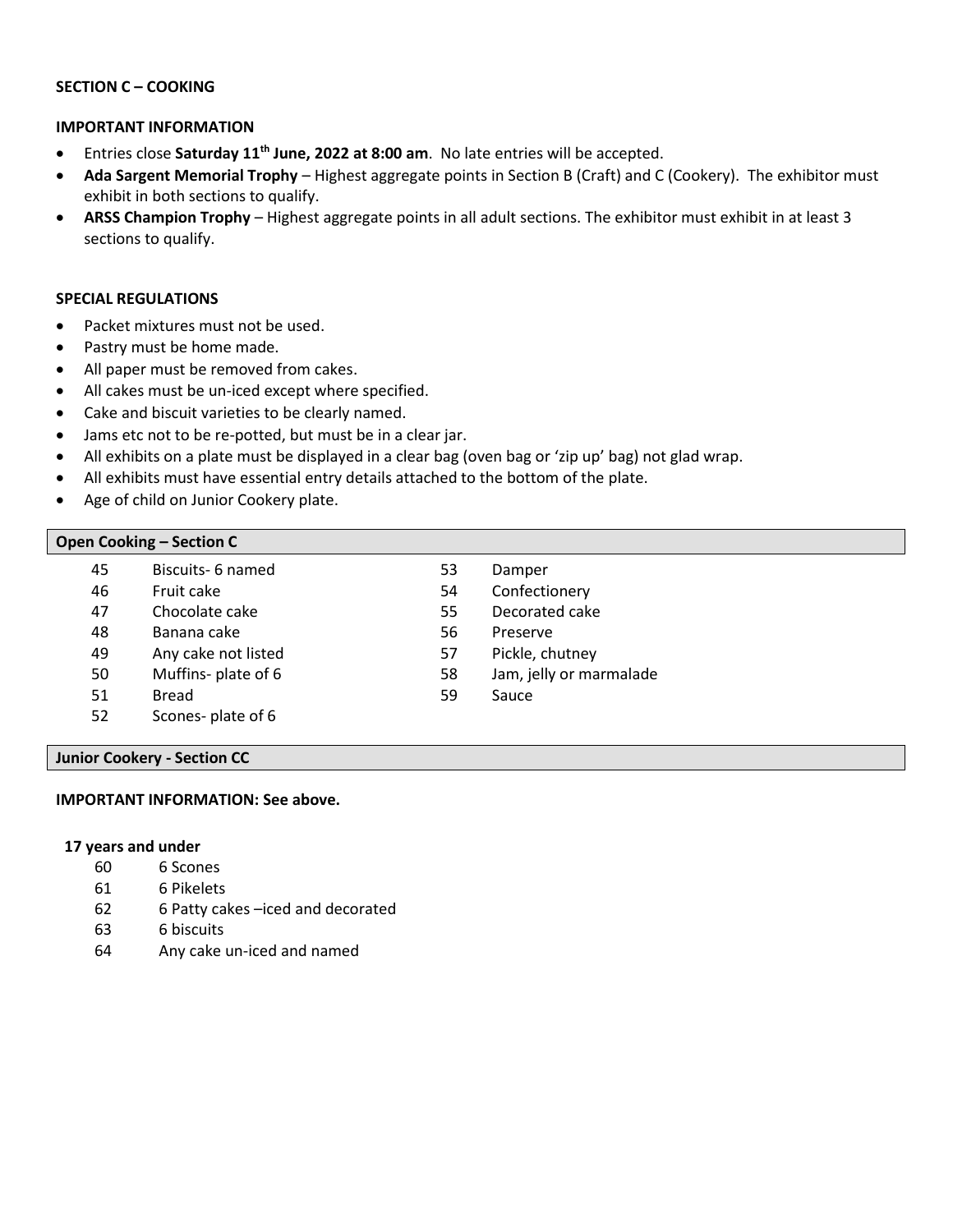### **SECTION D – PHOTOGRAPHY**

### **IMPORTANT INFORMATION:**

- Entries close **Thursday 9 th June, 2022 at 6:00pm**. No late entries will be accepted (unless by prior arrangement).
- Can be a digital photo/print but not manipulated.
- **ARSS Champion Trophy**  Highest aggregate points in all adult sections. The exhibitor must exhibit in at least 3 sections to qualify.
- •

### **SPECIAL REGULATIONS**

• Will need age of child on Junior Photography photo.

### **Open Photography – Section D**

- 
- 
- 
- 
- 69 Nature
- 65 Coloured portrait 70 Black and white portrait
- 66 Coloured landscape 71 Black and white landscape
- 67 Coloured other 72 Black and white other
- 68 Wildlife 73 Any other

### **Junior Photography – Section DD**

### **IMPORTANT INFORMATION:**

### **Ages 17 and under**

- 74 Any subject colour
- 75 Any subject black and white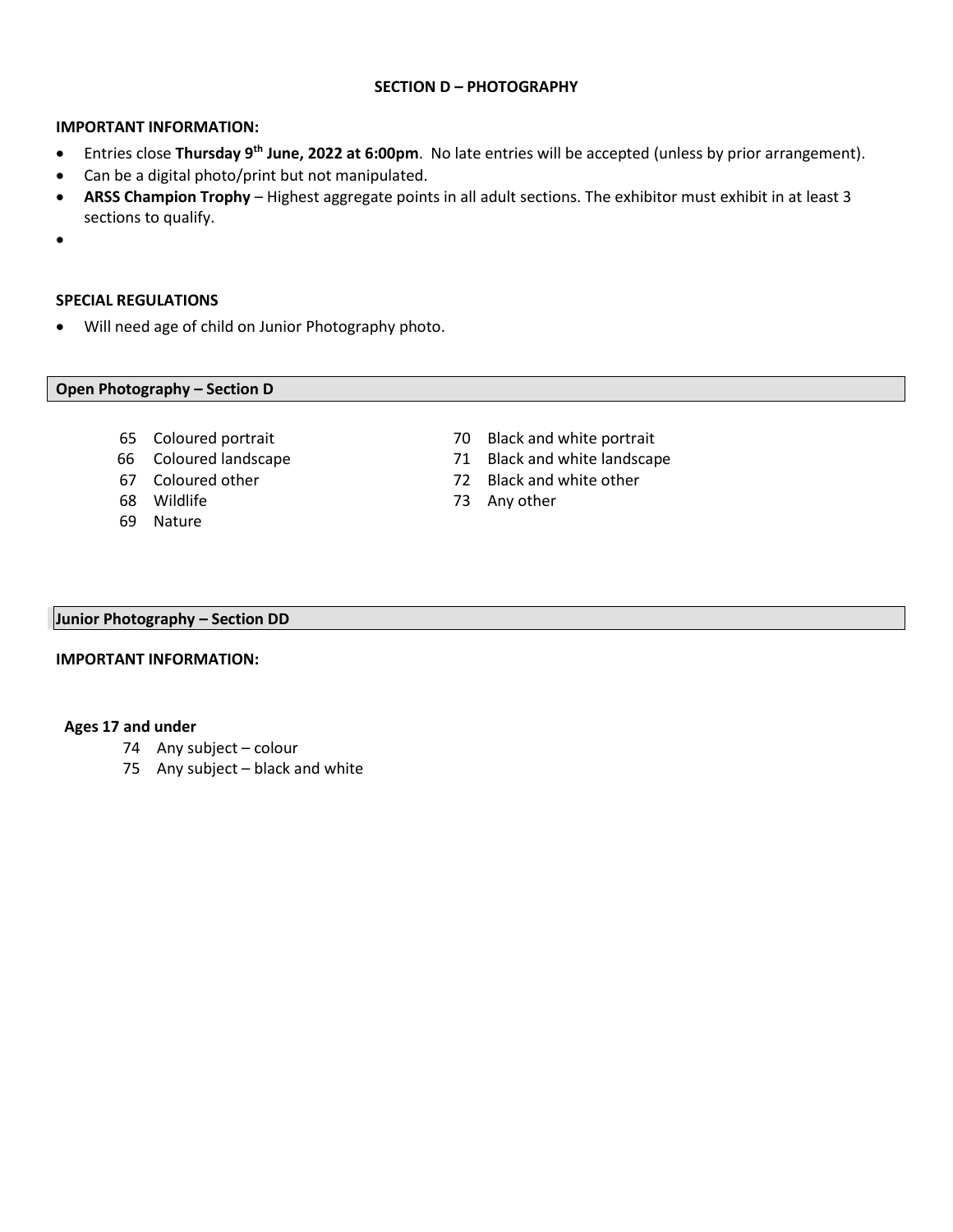### **SECTION E – HORTICULTURE**

### **IMPORTANT INFORMATION**

- **•** Entries close Friday 10<sup>th</sup> June, 2022 at 6:00pm. No late entries will be accepted (unless by prior arrangement).
- All plants must be bona-fide property of the exhibitor for at least 3 months prior to the show.
- **ARSS Champion Trophy**  Highest aggregate points in all adult sections. The exhibitor must exhibit in at least 3 sections to qualify.

### Hay donated by Whites Produce Group

### **SPECIAL REGULATIONS**

• Will need age of child on Junior Horticulture item.

### **Open Horticulture – Section E**

- 76 Non flowering plant in a pot
- 77 Flowering plant in a pot
- 78 Hanging basket or trailing plant
- 79 Kitchen herb in a pot
- 80 Cacti or succulent
- 81 Any other plant

### **Junior Horticulture – Section EE**

### **IMPORTANT INFORMATION**

• Vegetable sculpture does not have to be grown by the exhibitor.

### **17 years and under**

- 82 Potted plant
- 83 Ice cream container of seedlings
- 84 Grass head creation
- 85 Vegetable sculpture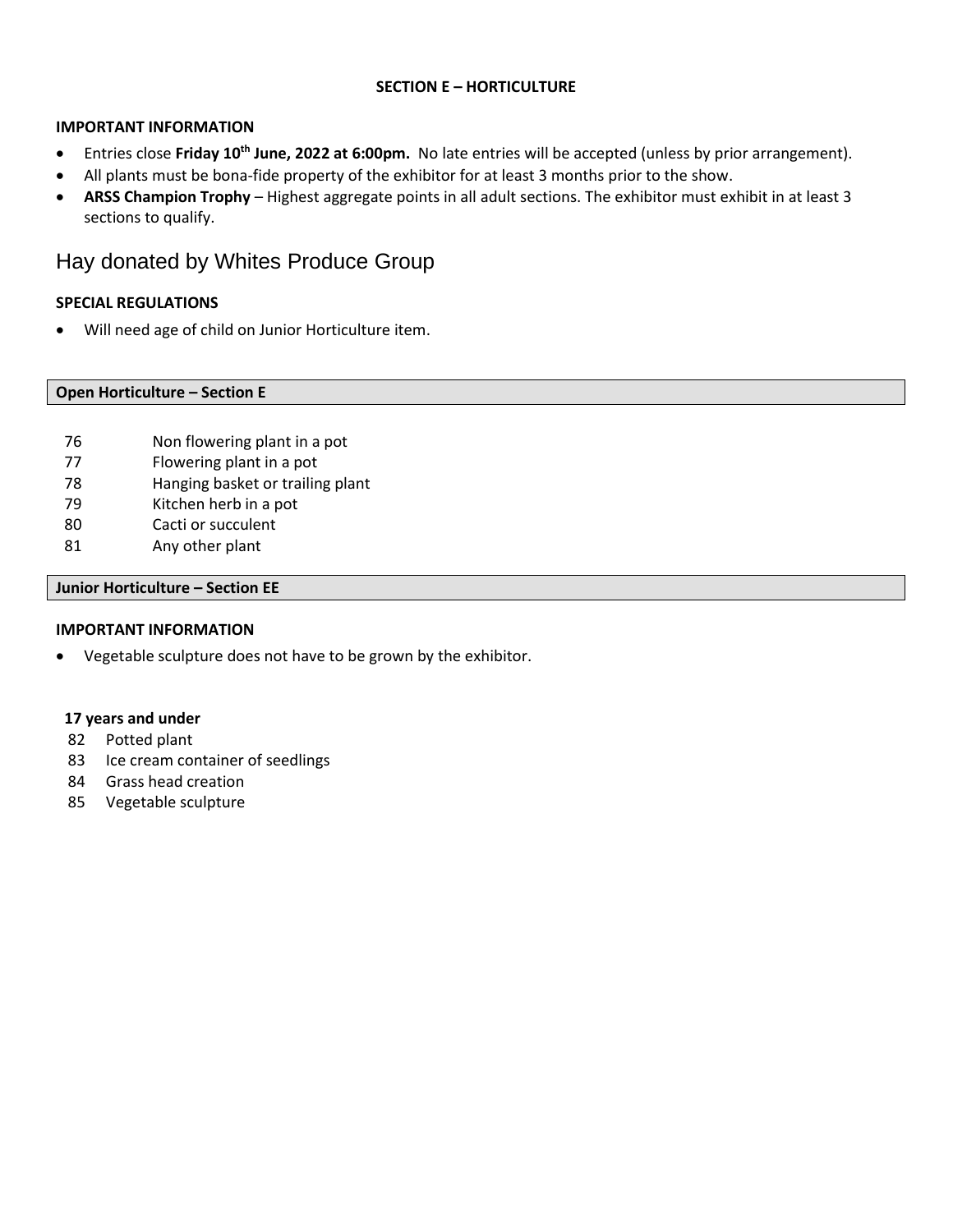### **SECTION F – AGRICULTURE AND FARM PRODUCE**

### **IMPORTANT INFORMATION**

- **•** Entries close Friday 10<sup>th,</sup> June, 2022 at 6:00pm. No late entries will be accepted.
- All produce to be grown by the exhibitor.
- All fruit and vegetables must be arranged in a container with entry details clearly marked on base.
- **ARSS Champion Trophy**  Highest aggregate points in all adult sections. The exhibitor must exhibit in at least 3 sections to qualify.

### **Open Agriculture and Farm Produce – Section F**

- 
- 87 Collection of vegetables 92 Any other fruit
- 88 3 tomatoes 93 6 Eggs
- 
- 90 3 citrus fruit
- 86 Biggest pumpkin 191 Tropical fruit collection
	-
	-
- 89 Any other vegetable 194 94 1 Honey screw top jar

### **SECTION G - BEVERAGES**

### **IMPORTANT INFORMATION**

- **•** Entries close Friday 10<sup>th</sup> June, 2022 at 6:00pm. No late entries will be accepted (unless by prior arrangement).
- All beverages must be made by the exhibitor.
- **ARSS Champion Trophy**  Highest aggregate points in all adult sections. The exhibitor must exhibit in at least 3 sections to qualify.

### **Open Beverages – Section G**

- 95 Wine or liqueur
- 96 Any beer
- 97 Cordial or syrup

### **Adelaide River Show Society Contact:**

**Pavilion Contact:**

**Hannah Marriott All Enquiries** 

Mobile: 0432175913